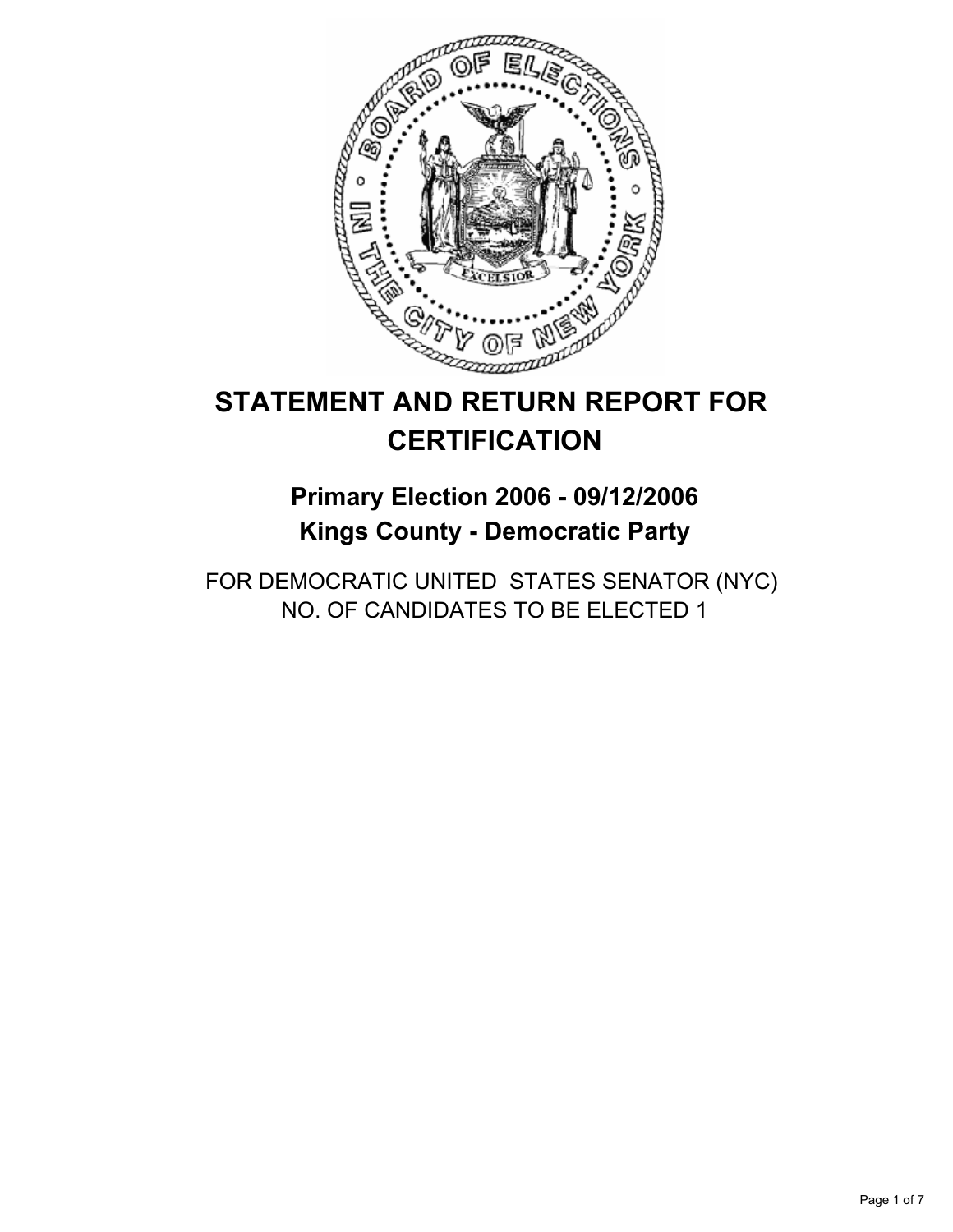

| <b>TOTAL VOTES</b>     | 8,216 |
|------------------------|-------|
| JONATHAN B TASINI      | 411   |
| HILLARY RODHAM CLINTON | 7,805 |
| AFFIDAVIT              | 98    |
| FEDERAL                | 11    |
| ABSENTEE/MILITARY      | 87    |
| <b>EMERGENCY</b>       | 20    |

#### **ASSEMBLY DISTRICT 41**

| <b>EMERGENCY</b>         | 163   |
|--------------------------|-------|
| ABSENTEE/MILITARY        | 192   |
| FEDERAL                  | 6     |
| AFFIDAVIT                | 75    |
| HILLARY RODHAM CLINTON   | 6,650 |
| <b>JONATHAN B TASINI</b> | 1,047 |
| ARIC KAGAH (WRITE-IN)    |       |
| <b>TOTAL VOTES</b>       | 7,698 |

# **ASSEMBLY DISTRICT 42**

| <b>EMERGENCY</b>              | 49    |
|-------------------------------|-------|
| ABSENTEE/MILITARY             | 135   |
| <b>FEDERAL</b>                | 35    |
| AFFIDAVIT                     | 126   |
| <b>HILLARY RODHAM CLINTON</b> | 6,702 |
| <b>JONATHAN B TASINI</b>      | 1,037 |
| MICHAEL DEAR (WRITE-IN)       |       |
| OPAL (WRITE-IN)               |       |
| SAMUEL GURWITI (WRITE-IN)     |       |
| <b>TOTAL VOTES</b>            | 7,742 |
|                               |       |

| <b>EMERGENCY</b>          | 66    |
|---------------------------|-------|
| ABSENTEE/MILITARY         | 198   |
| <b>FEDERAL</b>            | 15    |
| AFFIDAVIT                 | 142   |
| HILLARY RODHAM CLINTON    | 8,415 |
| <b>JONATHAN B TASINI</b>  | 821   |
| KITI MCFARLAND (WRITE-IN) |       |
| <b>TOTAL VOTES</b>        | 9,237 |
|                           |       |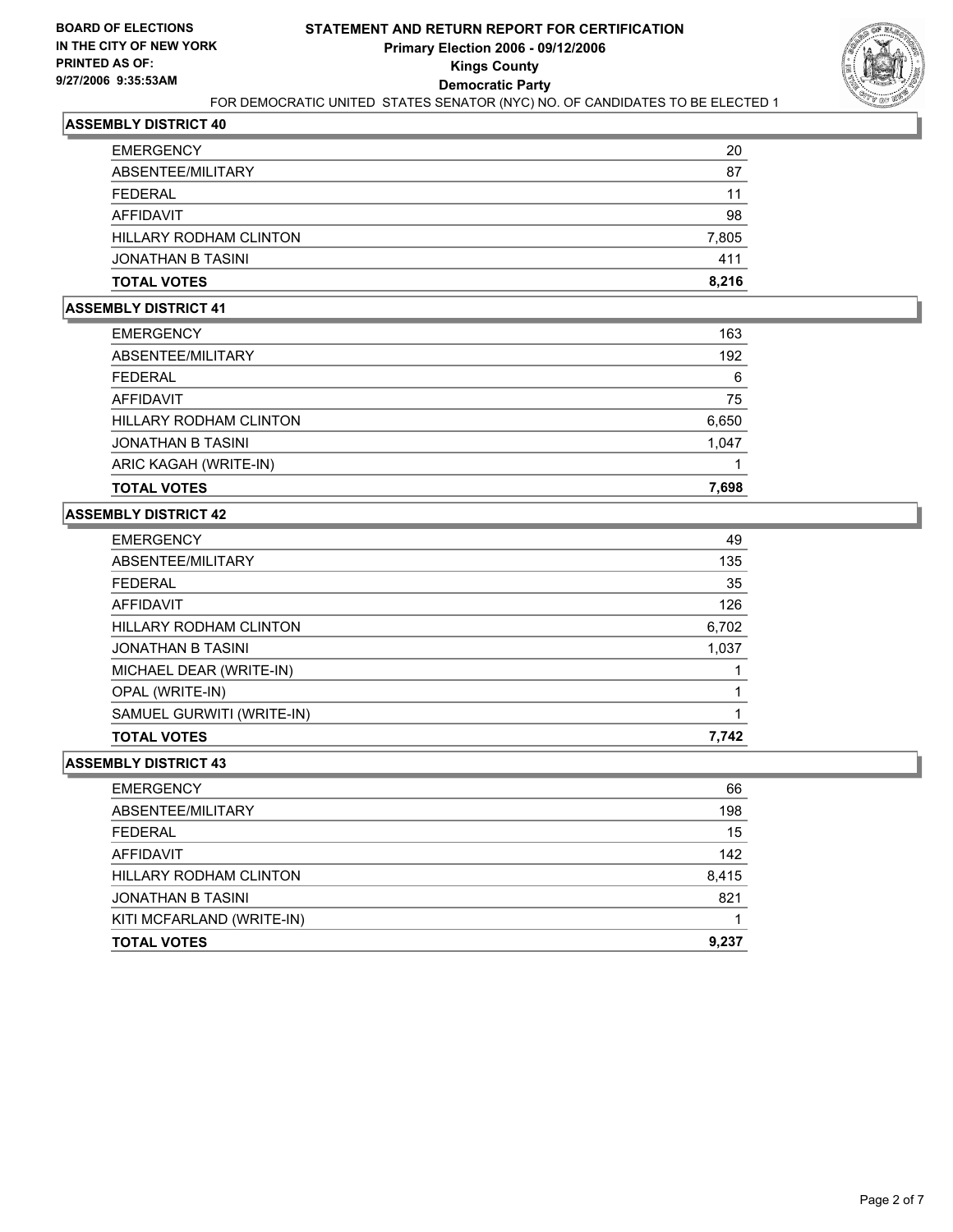

| 118<br><b>EMERGENCY</b>           |    |
|-----------------------------------|----|
| ABSENTEE/MILITARY<br>207          |    |
| <b>FEDERAL</b>                    | 52 |
| 158<br>AFFIDAVIT                  |    |
| HILLARY RODHAM CLINTON<br>6,811   |    |
| 2,433<br><b>JONATHAN B TASINI</b> |    |
| ALAN HEVESI (WRITE-IN)            |    |
| ELOISE PASACHOFF (WRITE-IN)       |    |
| MALACHY MCCOURT (WRITE-IN)        |    |
| THOMAS F WEISS (WRITE-IN)         |    |
| 9,248<br><b>TOTAL VOTES</b>       |    |

## **ASSEMBLY DISTRICT 45**

| <b>EMERGENCY</b>                | 35    |
|---------------------------------|-------|
| ABSENTEE/MILITARY               | 198   |
| <b>FEDERAL</b>                  | 27    |
| AFFIDAVIT                       | 34    |
| <b>HILLARY RODHAM CLINTON</b>   | 3,499 |
| <b>JONATHAN B TASINI</b>        | 1,149 |
| <b>GABRILE ZWIEG (WRITE-IN)</b> |       |
| <b>TOTAL VOTES</b>              | 4.649 |

## **ASSEMBLY DISTRICT 46**

| 21    |
|-------|
| 224   |
| 19    |
| 88    |
| 5,258 |
| 859   |
|       |
| 6,118 |
|       |

| 5     |
|-------|
| 193   |
| 19    |
| 20    |
| 2,525 |
| 633   |
|       |
| 3,159 |
|       |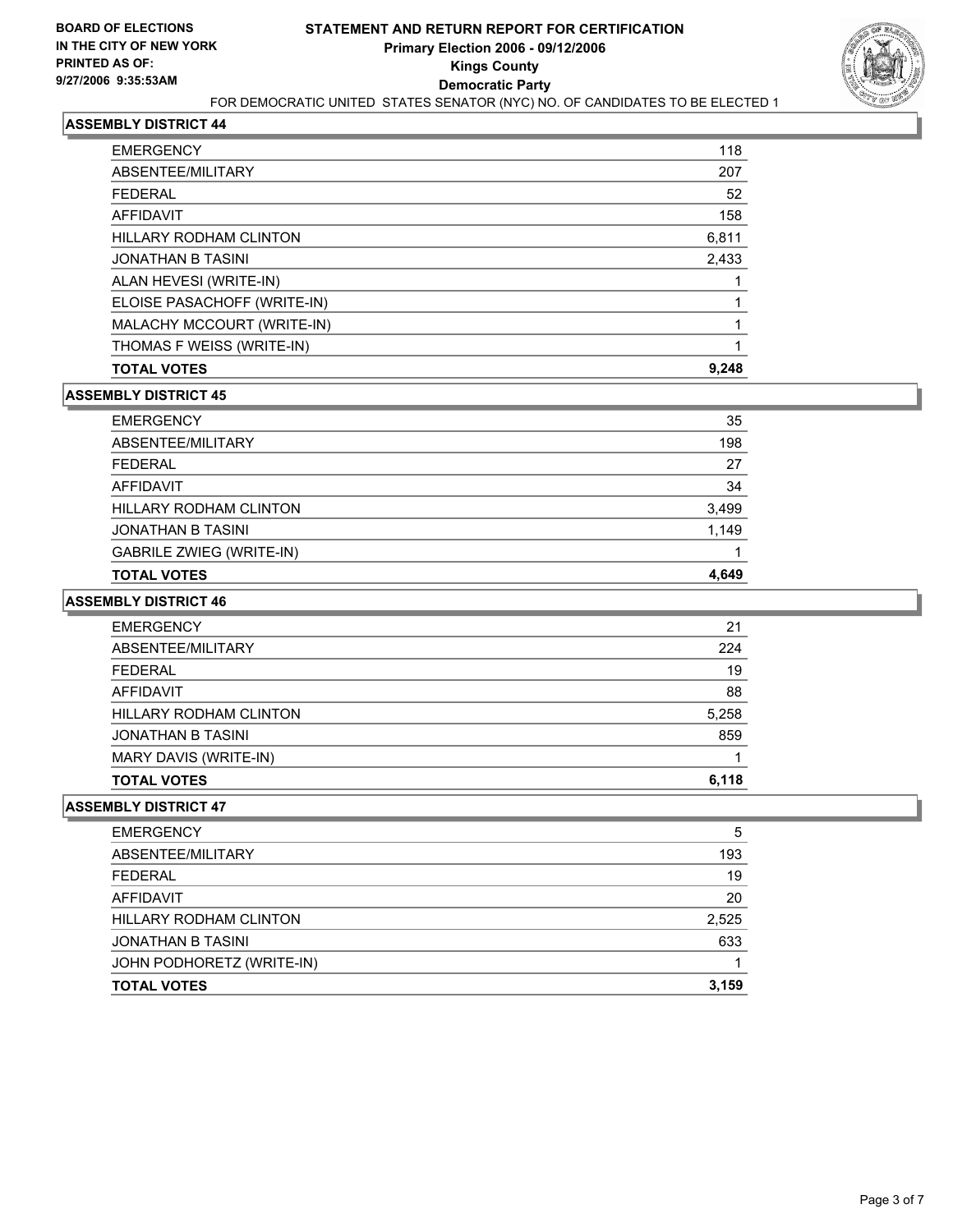

| <b>EMERGENCY</b>              | 12    |
|-------------------------------|-------|
| ABSENTEE/MILITARY             | 132   |
| FEDERAL                       | 50    |
| <b>AFFIDAVIT</b>              | 58    |
| <b>HILLARY RODHAM CLINTON</b> | 3,014 |
| <b>JONATHAN B TASINI</b>      | 1,775 |
| ALAN HEVESI (WRITE-IN)        |       |
| H. CLLINTON (WRITE-IN)        |       |
| NOACH DEAR (WRITE-IN)         | 4     |
| <b>TOTAL VOTES</b>            | 4,795 |

## **ASSEMBLY DISTRICT 49**

| <b>TOTAL VOTES</b>            | 2,168 |
|-------------------------------|-------|
| JACK PURVIN (WRITE-IN)        |       |
| CAL BEGUN (WRITE-IN)          |       |
| <b>JONATHAN B TASINI</b>      | 600   |
| <b>HILLARY RODHAM CLINTON</b> | 1,566 |
| <b>AFFIDAVIT</b>              | 16    |
| <b>FEDERAL</b>                | 16    |
| ABSENTEE/MILITARY             | 97    |
| <b>EMERGENCY</b>              | 21    |

## **ASSEMBLY DISTRICT 50**

| <b>EMERGENCY</b>                  | 163   |
|-----------------------------------|-------|
| ABSENTEE/MILITARY                 | 93    |
| <b>FEDERAL</b>                    | 14    |
| <b>AFFIDAVIT</b>                  | 112   |
| <b>HILLARY RODHAM CLINTON</b>     | 4,740 |
| <b>JONATHAN B TASINI</b>          | 956   |
| EDOLPHIS TOWNS (WRITE-IN)         |       |
| EDOLPHUS TOWNS (WRITE-IN)         |       |
| JACQUELINE D. WILLIAMS (WRITE-IN) |       |
| MARTIN CONNOR (WRITE-IN)          | 2     |
| RABBI ARON TITELBAUM (WRITE-IN)   |       |
| TRACY BOYLAND (WRITE-IN)          |       |
| <b>TOTAL VOTES</b>                | 5.709 |

| <b>EMERGENCY</b>         | 3     |
|--------------------------|-------|
| ABSENTEE/MILITARY        | 72    |
| FEDERAL                  | 15    |
| AFFIDAVIT                | 55    |
| HILLARY RODHAM CLINTON   | 2,303 |
| <b>JONATHAN B TASINI</b> | 533   |
| <b>TOTAL VOTES</b>       | 2,836 |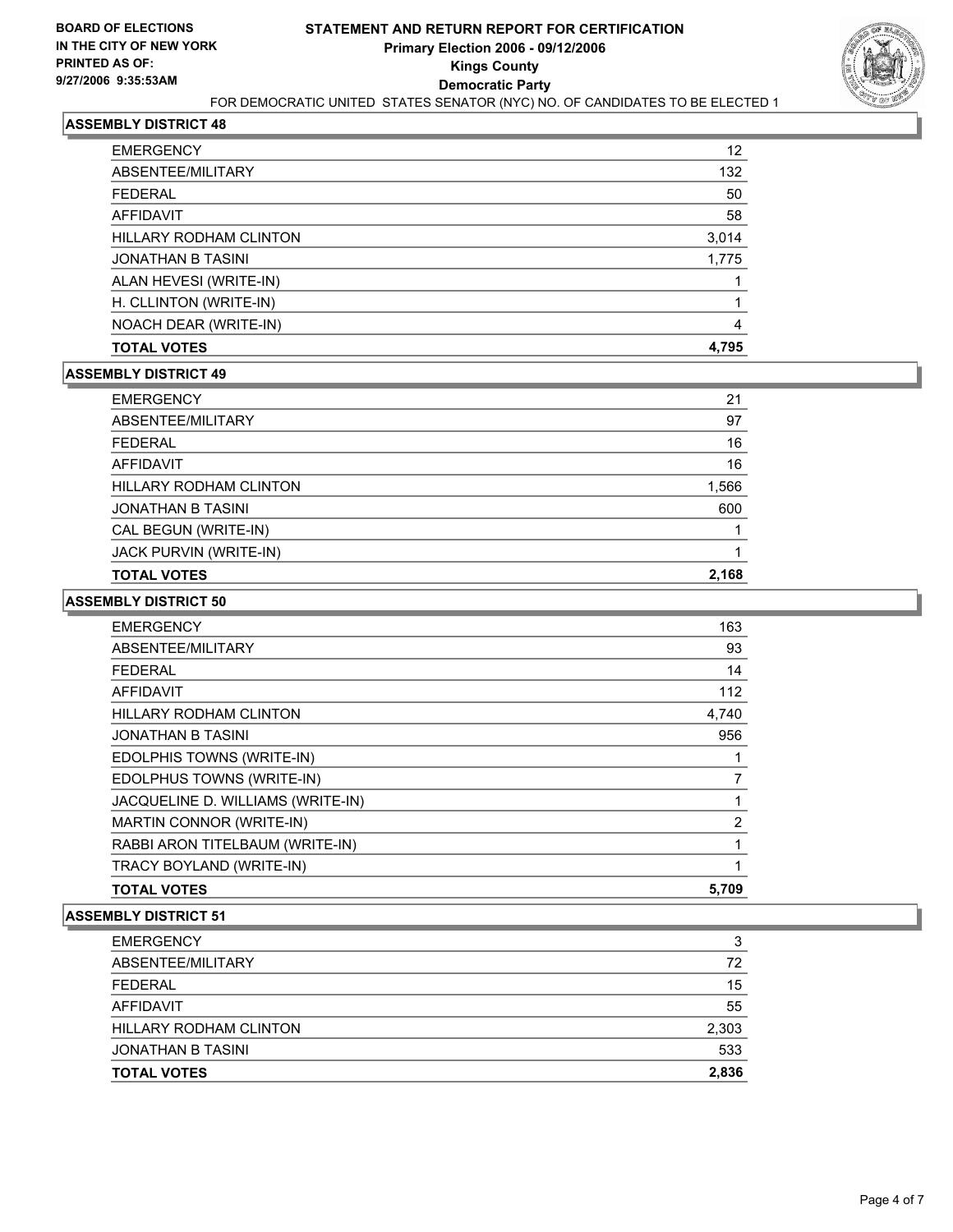

| <b>TOTAL VOTES</b>            | 14,636 |
|-------------------------------|--------|
| JOHN SPENCER (WRITE-IN)       |        |
| HILLARY CLINTON (WRITE-IN)    |        |
| GEORGE W. BUSH (WRITE-IN)     |        |
| <b>JONATHAN B TASINI</b>      | 3,464  |
| <b>HILLARY RODHAM CLINTON</b> | 11,169 |
| <b>AFFIDAVIT</b>              | 253    |
| FEDERAL                       | 149    |
| ABSENTEE/MILITARY             | 333    |
| <b>EMERGENCY</b>              | 152    |

## **ASSEMBLY DISTRICT 53**

| <b>TOTAL VOTES</b>     | 4,861 |
|------------------------|-------|
| JONATHAN B TASINI      | 668   |
| HILLARY RODHAM CLINTON | 4,193 |
| AFFIDAVIT              | 47    |
| FEDERAL                | 9     |
| ABSENTEE/MILITARY      | 68    |
| <b>EMERGENCY</b>       | 48    |

## **ASSEMBLY DISTRICT 54**

| <b>EMERGENCY</b>         | 35    |
|--------------------------|-------|
| ABSENTEE/MILITARY        | 45    |
| <b>FEDERAL</b>           | 5     |
| AFFIDAVIT                | 59    |
| HILLARY RODHAM CLINTON   | 3,601 |
| <b>JONATHAN B TASINI</b> | 372   |
| <b>TOTAL VOTES</b>       | 3.973 |

#### **ASSEMBLY DISTRICT 55**

| <b>EMERGENCY</b>              | 37    |
|-------------------------------|-------|
| ABSENTEE/MILITARY             | 84    |
| FEDERAL                       |       |
| AFFIDAVIT                     | 166   |
| <b>HILLARY RODHAM CLINTON</b> | 6,040 |
| JONATHAN B TASINI             | 551   |
| ROYSTON P. ANTOINE (WRITE-IN) |       |
| <b>TOTAL VOTES</b>            | 6,592 |
|                               |       |

| ABSENTEE/MILITARY             | 124   |
|-------------------------------|-------|
|                               |       |
| <b>FEDERAL</b>                | 6     |
| AFFIDAVIT                     | 162   |
| <b>HILLARY RODHAM CLINTON</b> | 6,911 |
| <b>JONATHAN B TASINI</b>      | 628   |
| AL SHARPTON (WRITE-IN)        |       |
| <b>TOTAL VOTES</b>            | 7,540 |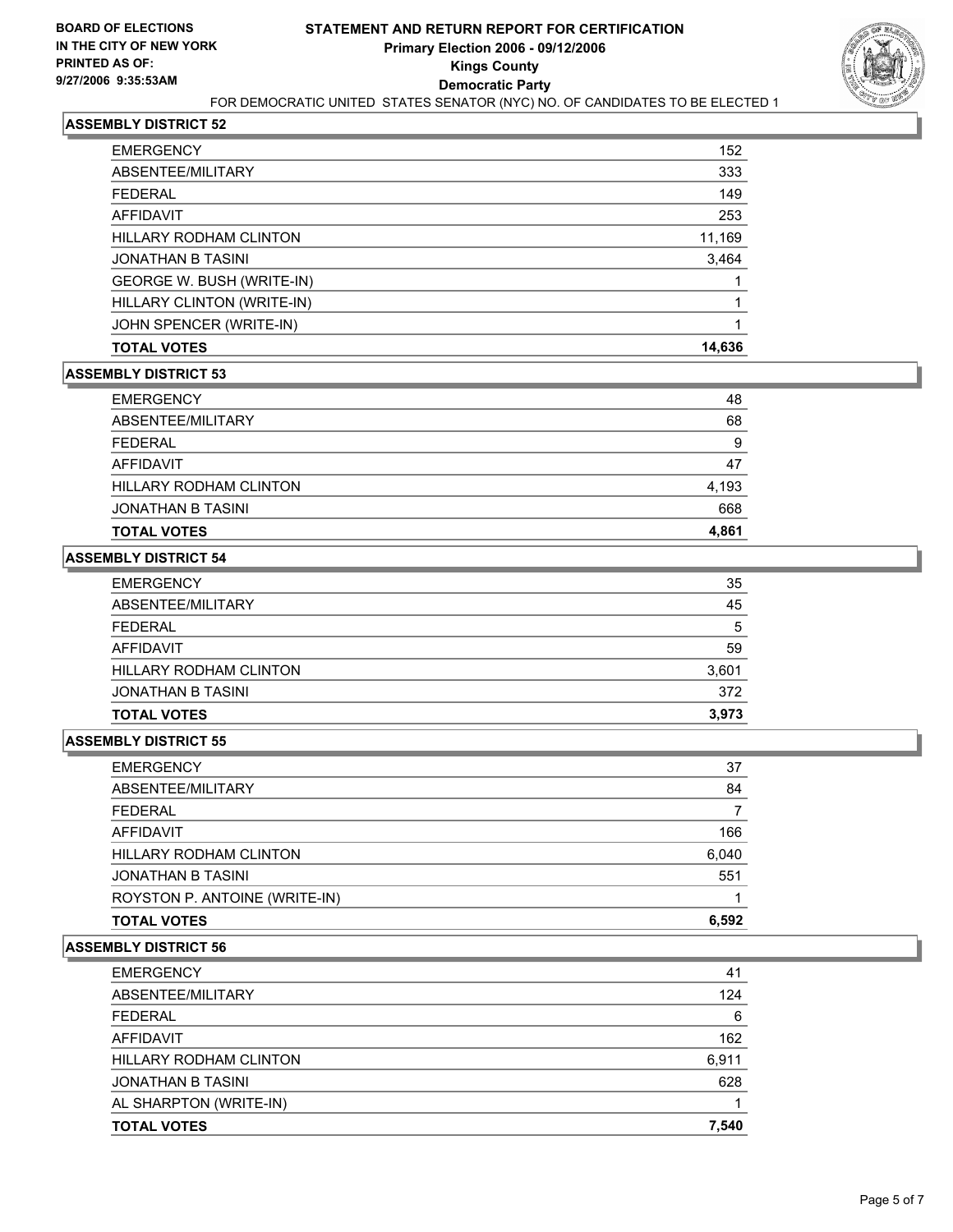

| <b>TOTAL VOTES</b>            | 11.053 |
|-------------------------------|--------|
| DREW AKASON (WRITE-IN)        |        |
| JONATHAN B TASINI             | 1,434  |
| <b>HILLARY RODHAM CLINTON</b> | 9,618  |
| AFFIDAVIT                     | 208    |
| <b>FEDERAL</b>                | 46     |
| ABSENTEE/MILITARY             | 194    |
| <b>EMERGENCY</b>              | 467    |

# **ASSEMBLY DISTRICT 58**

| <b>EMERGENCY</b>       | 108   |
|------------------------|-------|
| ABSENTEE/MILITARY      | 219   |
| FEDERAL                | 20    |
| AFFIDAVIT              | 111   |
| HILLARY RODHAM CLINTON | 8,098 |
| JONATHAN B TASINI      | 516   |
| <b>TOTAL VOTES</b>     | 8,614 |

# **ASSEMBLY DISTRICT 59**

| <b>TOTAL VOTES</b>     | 6,045 |
|------------------------|-------|
| JONATHAN B TASINI      | 986   |
| HILLARY RODHAM CLINTON | 5,059 |
| AFFIDAVIT              | 83    |
| FEDERAL                | 19    |
| ABSENTEE/MILITARY      | 150   |
| <b>EMERGENCY</b>       | 62    |

| <b>TOTAL VOTES</b>            | 1,650 |
|-------------------------------|-------|
| <b>JONATHAN B TASINI</b>      | 443   |
| <b>HILLARY RODHAM CLINTON</b> | 1,207 |
| <b>AFFIDAVIT</b>              | 13    |
| <b>FEDERAL</b>                | 24    |
| ABSENTEE/MILITARY             | 44    |
| <b>EMERGENCY</b>              | 34    |